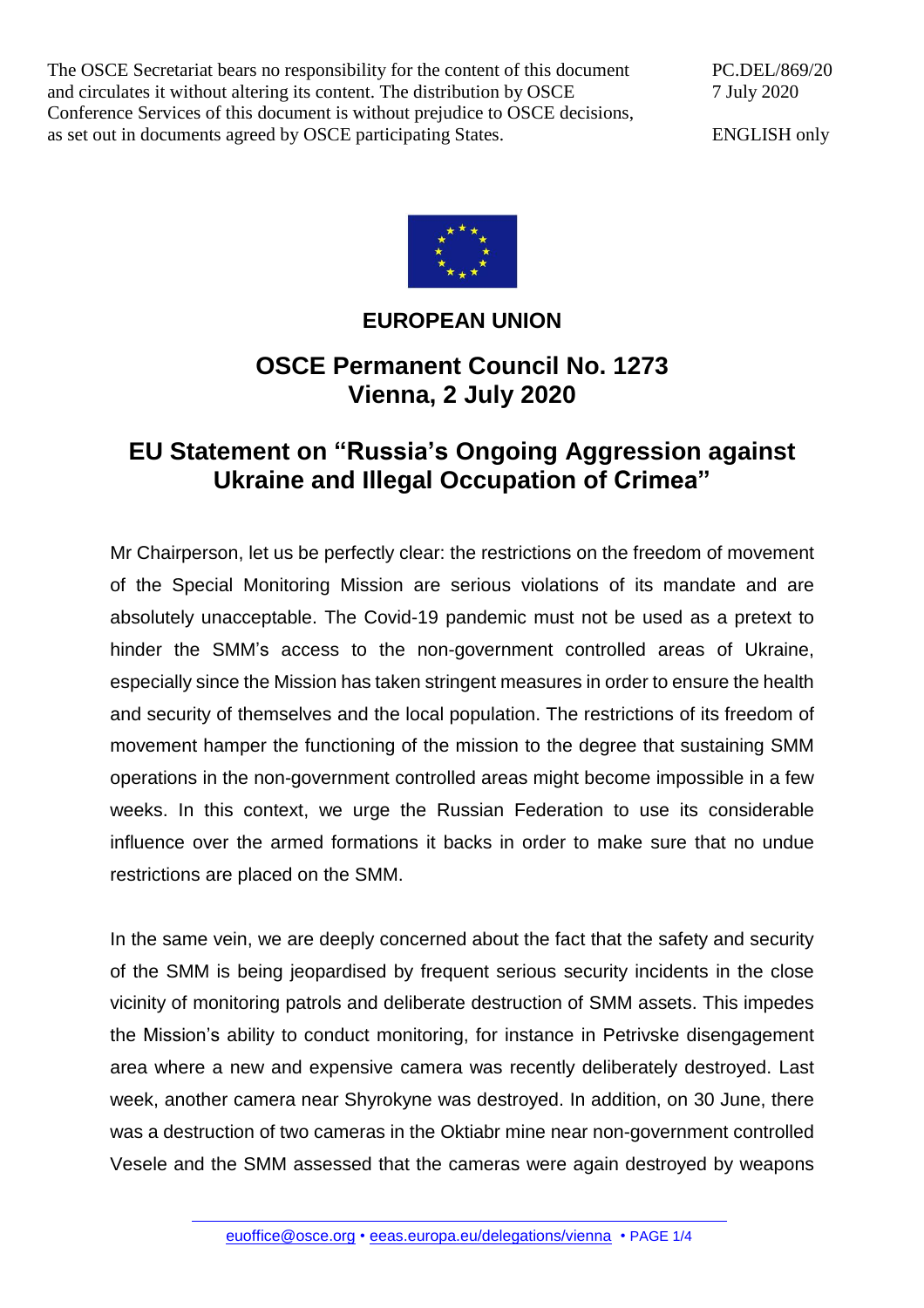used in the immediate vicinity of the camera sites. The EU calls once again on Russia to use its considerable influence over the armed formations it backs in order to ensure the safety and security of the SMM and its assets in the whole territory of Ukraine. Those responsible for impeding the work of the SMM and for destroying its assets should be held accountable, both politically and financially. We look forward for the thorough investigations of these incidents and investigation results reported to the Permanent Council.

Mr. Chairperson, on 27 June, we marked 6<sup>th</sup> Anniversary of the signature of EU-Ukraine Association Agreement, including Deep and Comprehensive Free Trade Area. We continue supporting Ukraine in implementing wide range of reforms for the benefit of Ukrainian people. Still, we are concerned how the restrictions associated with the Covid-19 pandemic are further increasing the division between the populations living on both sides of the contact line. Before the pandemic, there were about one million civilian crossings a month. Now, although the Olenivka-Novotroitske and Stanytsia Luhanska entry and exit checkpoints have re-opened, the cumbersome procedures recently introduced by Russia backed armed formations mean that there are only some hundreds of crossings each week. Moreover, the EECP near Olenivka was again closed on 28 June. Further division between the people, will hamper the reconciliation and reintegration process when the control of the whole territory of Ukraine is returned to the Ukrainian government, in line with the Minsk Agreements. We therefore join Ambassador Grau, SMM Chief Monitor Ambassador Cevik, and others in the call for a coordinated action to re-open all of the entry and exit crossing points and to refrain from imposing further restrictions on the people crossing the contact line.

Mr Chairperson, the Minsk agreements remain the only framework for the peaceful settlement of this conflict that fully respects sovereignty and territorial integrity of Ukraine within its internationally recognized borders. The Minsk agreements were also signed by the Russian Federation. Russia has therefore accepted its responsibility for a sustainable political settlement of the conflict and the implementation of the provisions of these agreements. In addition, the Normandy format leaders declared in February 2015 that they would use their influence on the parties concerned. The Minsk Protocol states that the Trilateral Contact Group is made up of representatives from Ukraine, the Russian Federation and the OSCE. The latter is the organization that chairs it. On this basis, the EU calls on Russia to fully assume its responsibility, to act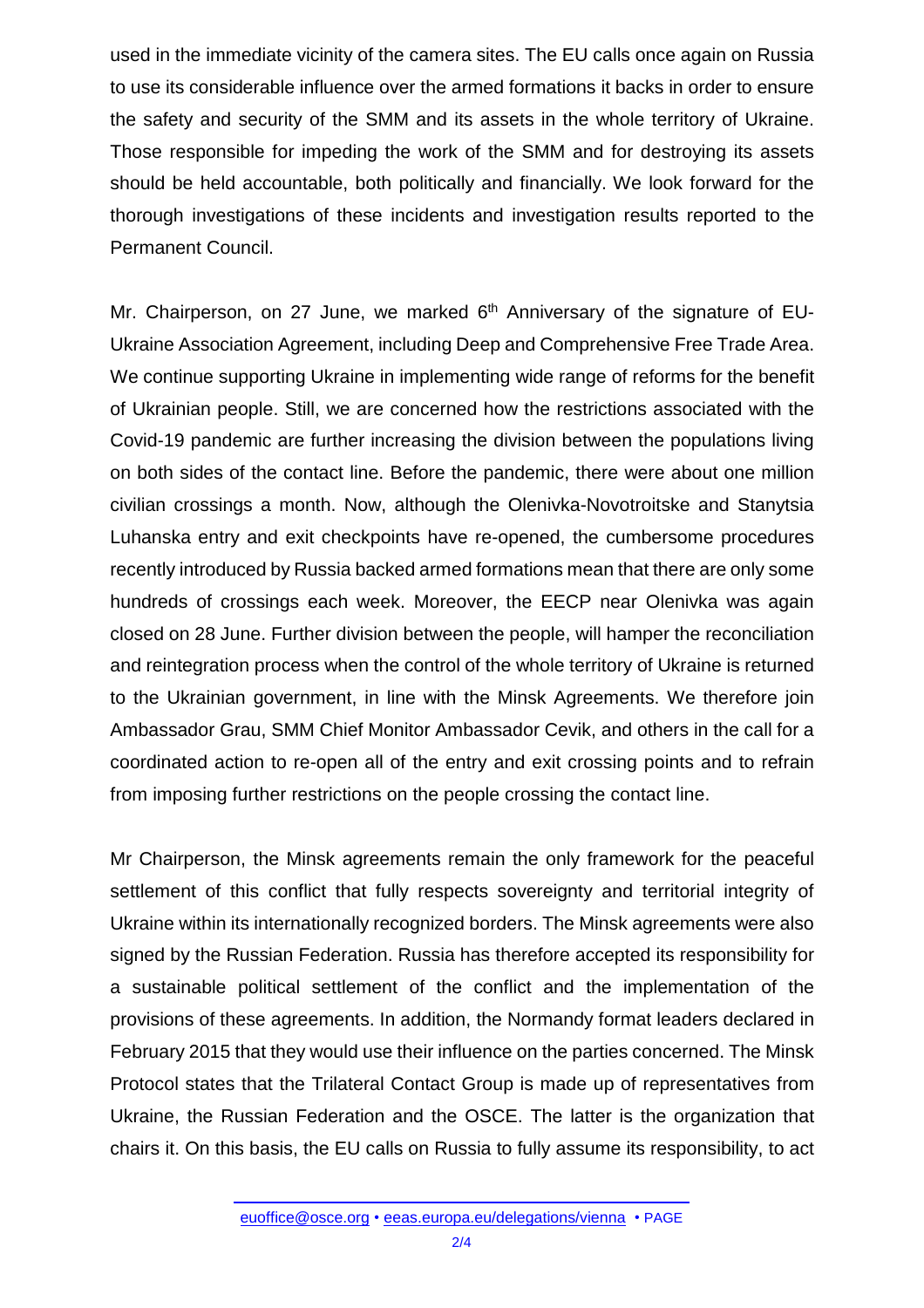constructively within the Trilateral Contact Group and the Normandy format and to implement the Minsk agreements in full. We commend Ukraine for having the political will to negotiate an end to this conflict. We note that the recent meetings of the TCG and its Working Groups seems to have been marked by constructive discussions and hope to see tangible progress soon.

Mr Chairman, more than six years ago the Russian Federation illegally annexed the Autonomous Republic of Crimea and the City of Sevastopol and began acts of aggression in eastern Ukraine in blatant violation of international law and core OSCE principles and commitments. The EU condemn these acts. Given that full implementation of the Minsk agreement has not yet been achieved, the EU took the decision on 29 June to roll-over the economic sanctions targeting specific economic sectors of the Russian Federation for a further six months. The EU also remains committed to its non-recognition policy of the illegal annexation of the Autonomous Republic of Crimea and the city of Sevastopol by the Russian Federation. In this context, on 18 June we prolonged our restrictive measures related to Russia's illegal annexation for one more year. Crimea is Ukraine.

The EU deplores the Russian military parades held on 24 June on the territory of Ukraine, both in the illegally annexed Crimean peninsula and the military-style parades in the cities of Donetsk and Luhansk, including with weapons in violation of withdrawal lines. The EU is also gravely concerned with the involvement of residents of Ukraine in the Russian constitutional referendum.

The EU regrets that Russia continues to ignore and violate human rights and fundamental freedoms in Ukraine's Autonomous Republic of Crimea and the City of Sevastopol.

The EU remains firm in its call on all sides to swiftly and fully implement the Minsk agreements and honour their commitments in full in order to achieve a sustainable political solution to the conflict in line with OSCE principles and commitments. We call on Russia to fully assume its responsibility in this regard and to use its considerable influence over the armed formations it backs to meet the Minsk commitments in full. Respect for these principles and commitments must be restored. We again call on Russia to immediately stop fuelling the conflict by providing financial and military